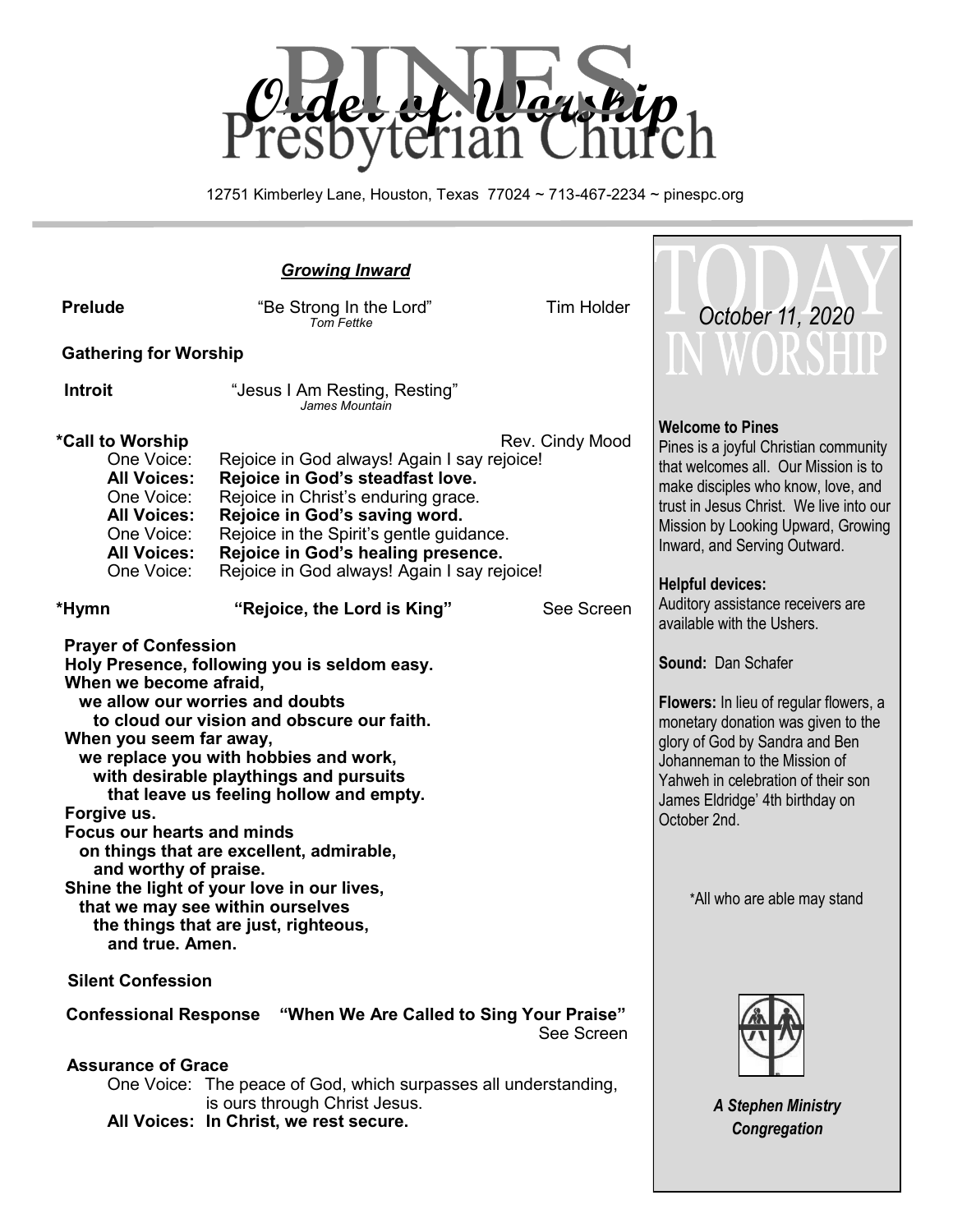#### *Looking Upward*

|                           | The Lord's Prayer                                                                                                                                                                                                  |                   |                                                                                                                                                  |
|---------------------------|--------------------------------------------------------------------------------------------------------------------------------------------------------------------------------------------------------------------|-------------------|--------------------------------------------------------------------------------------------------------------------------------------------------|
| <b>Children's Message</b> |                                                                                                                                                                                                                    |                   | Our Father, who art in heaven,                                                                                                                   |
|                           | Jesus Loves Me! This I know, For the Bible tells me so;<br>Little ones to Him belong; They are weak, but he is strong.<br>Yes, Jesus loves me! Yes, Jesus loves me!<br>Yes, Jesus loves me! The Bible tells me so. |                   | hallowed be thy name. Thy<br>kingdom come, thy will be done, on<br>earth as it is in heaven. Give us this<br>day our daily bread; and forgive us |
| <b>First Reading</b>      |                                                                                                                                                                                                                    | Exodus 32:1-14    | our debts, as we forgive our<br>debtors; and lead us not into                                                                                    |
| <b>Anthem</b>             | "His Eye Is On the Sparrow"<br>Charles H. Gabriel                                                                                                                                                                  | <b>Bob Symon</b>  | temptation, but deliver us from evil.<br>For thine is the kingdom and the                                                                        |
| <b>Second Reading</b>     |                                                                                                                                                                                                                    | Philippians 4:1-9 | power and the glory, forever.<br>Amen.                                                                                                           |
| <b>Sermon</b>             | "Stiff Neckedness"                                                                                                                                                                                                 | Rev. Andy Gans    |                                                                                                                                                  |
| *Hymn                     | "Great is thy Faithfulness"                                                                                                                                                                                        | See Screen        |                                                                                                                                                  |
|                           | <b>Serving Outward</b>                                                                                                                                                                                             |                   |                                                                                                                                                  |
|                           | *Saying What We Believe (Apostles' Creed)<br>I believe in God, the Father almighty,<br>Maker of heaven and earth,                                                                                                  |                   |                                                                                                                                                  |
|                           | and in Jesus Christ his only Son, our Lord;<br>who was conceived by the Holy Ghost,<br>born of the Virgin Mary,<br>suffered under Pontius Pilate,<br>was crucified, dead, and buried;                              |                   |                                                                                                                                                  |
| he descended into hell;   | the third day he rose again from the dead;<br>he ascended into heaven,<br>and sitteth on the right hand<br>of God the Father Almighty;<br>from thence he shall come to judge the quick and the dead.               |                   |                                                                                                                                                  |
|                           | I believe in the Holy Ghost;<br>the holy catholic church;<br>the communion of saints;<br>the forgiveness of sins;<br>the resurrection of the body;<br>and the life everlasting. Amen.                              |                   |                                                                                                                                                  |
| *Gloria Patri             |                                                                                                                                                                                                                    | #579              |                                                                                                                                                  |
|                           | Glory be to the Father, and to the Son, and to the Holy Ghost;<br>As it was in the beginning, is now and ever shall be, world without end.<br>Amen. Amen.                                                          |                   |                                                                                                                                                  |
|                           | Prayers of the People and the Lord's Prayer                                                                                                                                                                        |                   |                                                                                                                                                  |
| *Hymn                     | "Amazing Grace, How Sweet the Sound"                                                                                                                                                                               | See Screen        |                                                                                                                                                  |
| *Charge and Benediction   |                                                                                                                                                                                                                    |                   |                                                                                                                                                  |
| *Benediction Response     | "Surely It Is God"                                                                                                                                                                                                 | See Screen        |                                                                                                                                                  |
|                           | *Sending Out The Light of Christ                                                                                                                                                                                   |                   |                                                                                                                                                  |
| *Postlude                 | "Rejoice in the Lord Always"<br>Evelyn Tarner                                                                                                                                                                      |                   |                                                                                                                                                  |
|                           | Words printed by permission CCLI 998238<br>$l$ iturawang profram The Abinaden Warehin Annual                                                                                                                       |                   |                                                                                                                                                  |

 *Portions of our liturgy are from The Abingdon Worship Annual 2020. Copyright © 2019 by Abingdon Press. Used by permission.*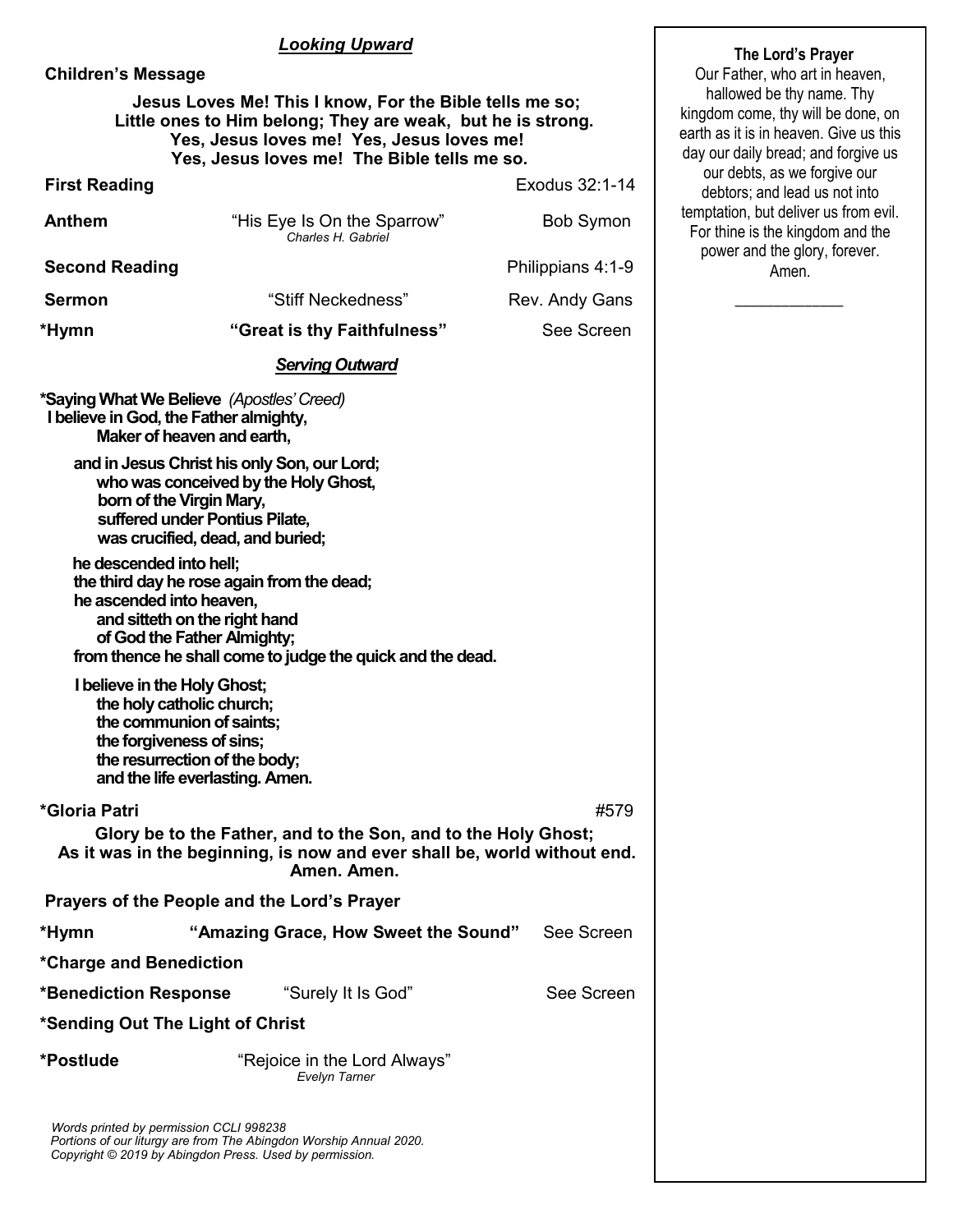# *Calendar for the Week of October 11, 2020*

| Today     | a.m.<br>p.m. | 9:00<br>5:00                                   |                                                                |
|-----------|--------------|------------------------------------------------|----------------------------------------------------------------|
| Monday    | a.m.<br>p.m. | 10:00<br>10:00<br>1:00<br>1:00<br>6:00<br>6:30 | Congregational Fellowship Committee MeetingC-3                 |
| Tuesday   | a.m.<br>p.m. | 7:00<br>11:30<br>6:30                          | Visioning and Planning Committee Meeting C-10                  |
| Wednesday | p.m          | a.m. 11:00<br>11:00<br>8:00                    | Rev.Cindy Mood - Family FellowshipLive on Facebook             |
| Thursday  |              | p.m. 5:00                                      |                                                                |
| Friday    | a.m./p.m.    |                                                |                                                                |
| Saturday  | a.m./p.m.    |                                                |                                                                |
| Sunday    | a.m.<br>p.m  | 9:15<br>9:30<br>10:15<br>10:45<br>4:00<br>5:00 | Worship ServiceSanctuary/Live Streaming on Web and<br>Facebook |

#### **SERMON NOTES**

 $\Omega$ 

**Instagram.com/pineshouston**

**Get the latest announcements and reminders right before events happen. Find us here: https://twitter.com/HoustonPines.** 

 **Find us on Facebook www.facebook.comPinesPresbyterian Church-1425251917704955/**

 **The newsletter is available in the Narthex for those unable to access it online.**